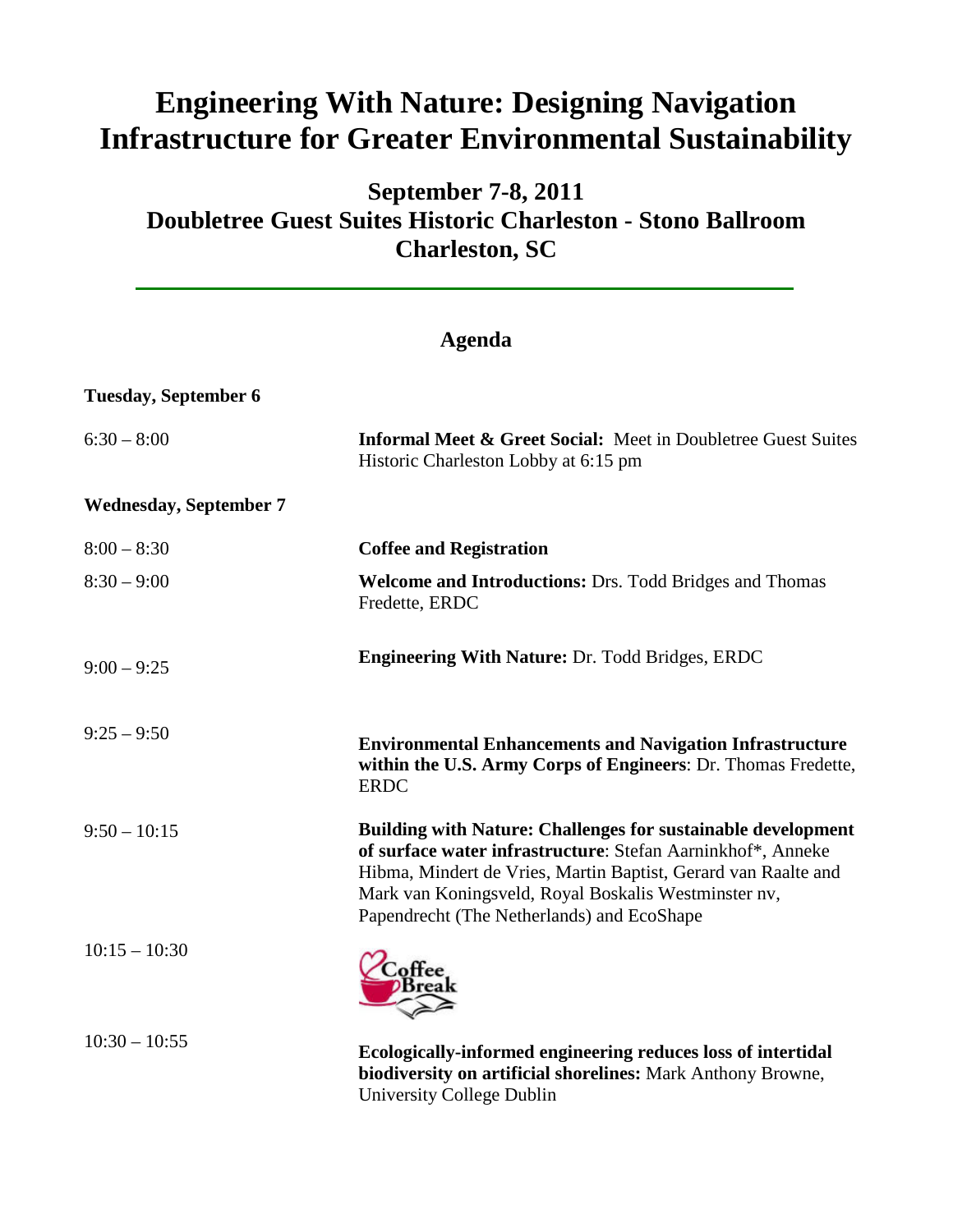| $10:55 - 11:25$ | <b>Breakwaters for the creation of Submerged Aquatic Vegetation</b><br>habitat: Evamaria W. Koch*, Nicole Barth, Dale M. Booth, Cindy<br>Palinkas and Deborah Shafer, Horn Point Laboratory, University of<br>Maryland, Center for Environmental Science |
|-----------------|----------------------------------------------------------------------------------------------------------------------------------------------------------------------------------------------------------------------------------------------------------|
| $11:25 - 11:30$ | <b>Announcements</b>                                                                                                                                                                                                                                     |
| $11:30 - 1:00$  | Lunch                                                                                                                                                                                                                                                    |
| $1:00 - 1:25$   | Fish Passage Operations at Jim Woodruff Lock and Dam: Brian<br>Zettle, USACE                                                                                                                                                                             |
| $1:25 - 1:50$   | The Manatee Pocket Dredging Project: Environmentally<br>Beneficial, Sustainable, and Cost-Effective: Michael P. Whelan*,<br>David L. Stites, Kathy Fitzpatrick, and Larry T. Dale, Taylor<br>Engineering, Inc.                                           |
| $1:50 - 2:15$   | <b>Building an Improved Weir Decanting System: Economical,</b><br>Safer, Longer Life-Cycle and with Environmental Provisions:<br>Coraggio Maglio*, Justin Grover, and Fred McAuley, USACE                                                                |
| $2:15 - 2:30$   |                                                                                                                                                                                                                                                          |
| $2:30 - 2:55$   | A New Look at Great Lakes Breakwaters. Can they be<br>Greener?: Dr. Burton Suedel, ERDC                                                                                                                                                                  |
| $2:55 - 3:20$   | <b>Closure of Rollover Pass, Bolivar Peninsula, Texas: Restoring</b><br>Natural Conditions in a Major Texas Estuary: David L. Stites*,<br>Michael P. Whelan, Michael Trudnak, and E. Ray Newby, Taylor<br>Engineering, Inc.                              |
| $3:20 - 3:45$   | Reservoir management to minimize mercury in fish: lessons<br>from a hydropower storage basin: J.A. Kubitz, Cardno ENTRIX                                                                                                                                 |
| $3:45 - 4:10$   | <b>Review of Savannah River Dissolved Oxygen Conditions and</b><br><b>Comparison to Biota Survivability Studies: Russell Short,</b><br>Geosyntec                                                                                                         |